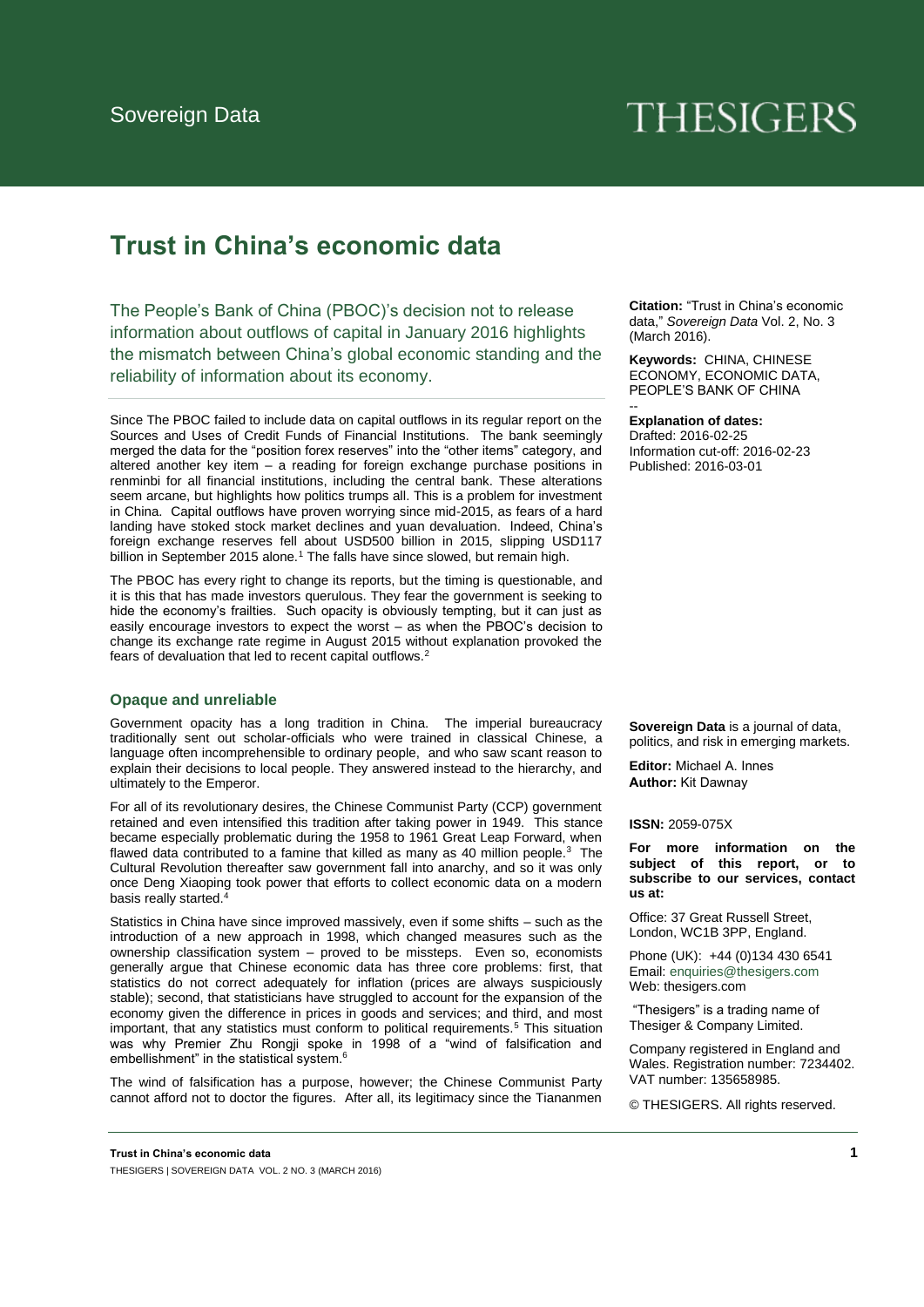

Government opacity has a long tradition in China. The imperial bureaucracy traditionally sent out scholarofficials who were trained in classical Chinese, a language often incomprehensible to ordinary people.

Square massacre has rested on two pillars: nationalism and an ability to deliver economic growth. Events over the last year, though, have raised doubts about the government's capacity to maintain growth, not least as the credit binge in the aftermath of the global financial crisis takes its toll, and as the government is struggling to negotiate a complex shift away from an investment-led growth model to one that is consumption-led.

For obvious reasons, the most reported instances of inaccuracy are in GDP figures. A particularly glaring flaw is that provincial GDP figures often add up to more than national GDP, as officials have historically smoothed out figures, or inflated them, a

practice known as *jiashui*, or "adding water" (加水). <sup>7</sup> Their incentive for doing so is to demonstrate that they have met growth targets.

Trading data is another concern. Figures routinely show a wide gap between Chinese exports to Hong Kong and shipments booked by the region's customs, who operate to international standards. In January 2016, China's General Administration of Customs recorded exports of USD1.94 for every USD1 recorded by Hong Kong's autonomous administration, resulting in a USD22.3 billion discrepancy between the data sets. This gap seemingly relates to the mispricing of exports to as to facilitate movement of capital out of China, even if transhipments provide some, legitimate distortion.<sup>8</sup> The Hong Kong example is not unique, and has prompted some commentators to ask quite how accurate are figures on China's trade and current accounts.

The private sector is little better. The Chinese Auditing Standards Board has formally adopted international auditing standards, but standards in practice fall well below these levels. Indeed, sources in Hong Kong assert that Chinese companies may keep different sets of books: one for public or regulatory purposes, one for a close-knit internal group and one for those "really in the know" (often family). Moreover, scams, such as faking sales and cash flow, inventing customers, and inflation of inventory figures are common threats to investment values. Consequently, investors struggle to winnow fact from fiction.

# **Where to turn?**

The government is aware of the problem. In 2007, then Party Secretary of Liaoning province (now Premier), Li Keqiang, told the US Ambassador that GDP figures were "man-made" and "for reference only". He said that he relied on three proxy indicators: railway cargo volume; electricity consumption; and total social financing. However, Li's assertion became public in 2012, and officials thereafter seemingly started to doctor even these figures (although it is theoretically possible to verify electricity use by counting the number of coal-hauling trains).<sup>9</sup>

A lively cottage industry of alternative indicators for investors has emerged.<sup>10</sup> Key proxies include:

- Total social financing, a liquidity measure launched in 2011 by the People's Bank of China, which is a wider monetary indicator.
- Fuel consumption, which may be a better indicator than electricity usage, as the indicator includes transport as well as energy generation.<sup>11</sup>
- The amount of coal stockpiled at key storage facilities; some investors resort to paying someone to report frequently on the height of piles of coal as a proxy indicator. Proxies include prices in Australia and in Mongolia. One risk is that this approach may overemphasise investment-led growth.
- Volumes of cement production, as a useful proxy for the housing sector and government infrastructure projects.
- Prices of commodities of importance to the Chinese economy, such as steel and iron.
- Alternative inflationary indicators, based on a selection of prices of certain goods, as the government tends to underplay inflation.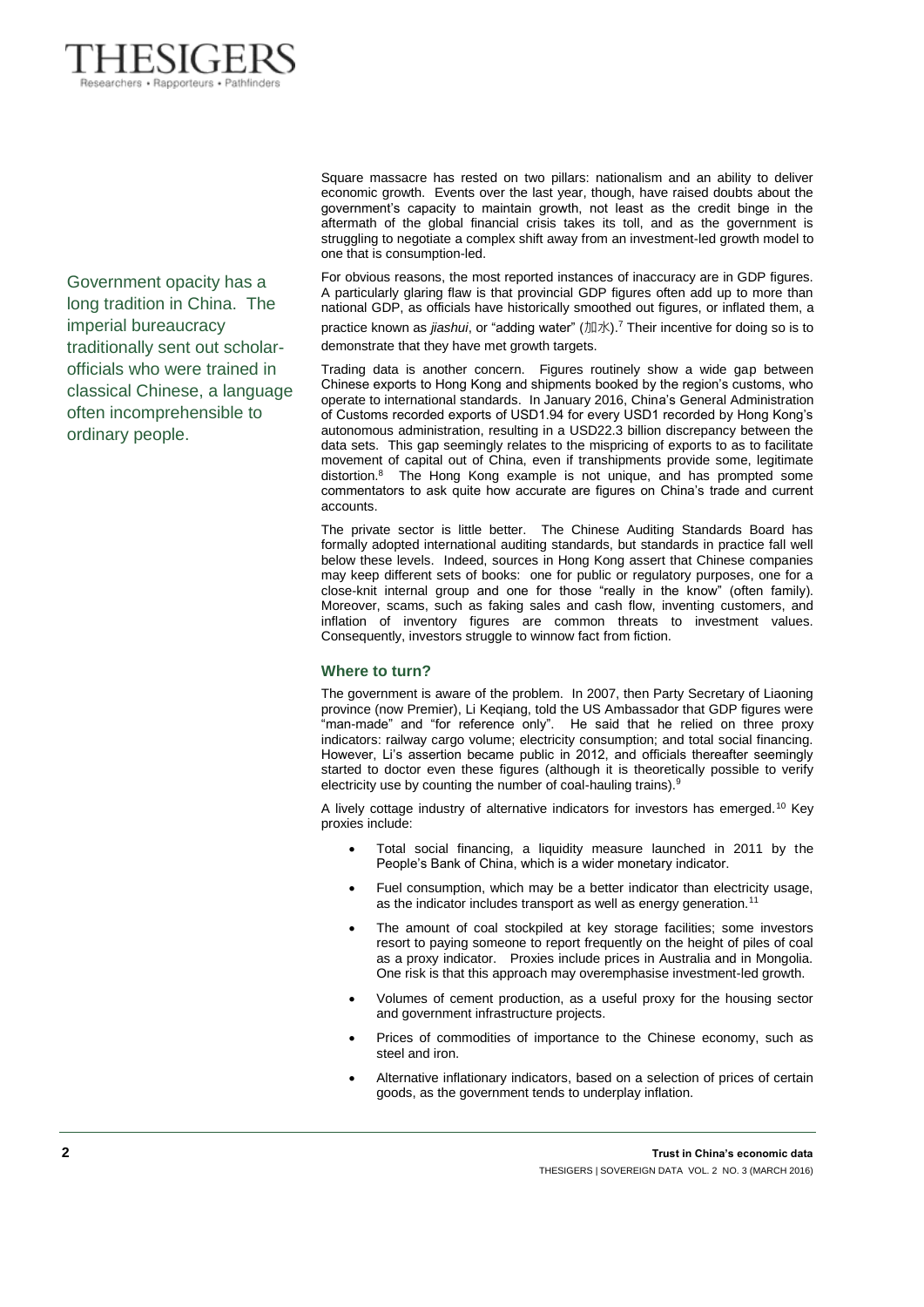- Export figures, although these are questionable owing to distortions in pricing of goods going in and out.
- The price of currencies linked to China closely by trade, including the Australian dollar (linked to iron ore and coal exports) and Mongolian tugrik (although this pertains really only to coal usage).
- Real estate indicators, which might include the prices of property in main cities, the prices of real estate developers' shares, the number and value of new builds, mortgage lending (this market is quite undeveloped), and perhaps the sale of earth moving equipment.
- Numbers reported by companies that may exemplify a sector; these proxies are most valuable for the consumer economy. Yum Brands, which runs a number of fast food franchises (KFC and Pizza Hut) is one example. Others might include sales of luxury goods by companies might include Chow Tai Fook, the Hong Kong jewellery store; and sales of cars.

# **Opacity feeds fear**

Opacity has become a major liability as a slowdown in the Chinese economy has prompted stock market falls and capital outflows. Investors have struggled to understand the severity of the slowdown, with GDP growth estimates ranging from the official 6.9% down as low as 4%, asking whether it is a rebalance away from investment-led growth, or a debt-led slowdown.<sup>12</sup>

Another liability is a history of misstatement. China's debt problem is illustrative in this context. Identifying the amount of debt in the system is extremely hard, not least as the government has encouraged banks to roll over debt rather than deem it non-performing, and as banks underreport their non-performing loans. Indeed, in January, the China Banking Regulatory Commission ("CBRC") offered some figures on non-performing loans at Chinese banks, saying they rose to 1.67% of loans by the end of 2015, up from 1.25% a year earlier, and the percentage of "special mention loans", which are liable to turn bad, had risen to 3.79%.<sup>13</sup> However, Bank of East Asia's bad loans at its China business rose to 2.63% - raising questions about whether its Hong Kong base and more transparent reporting methods provided a better sense of the bad loan problem.<sup>14</sup>

In the interim, investors assume the worst. Perhaps in consequence, the Chinese government has sought to stem the downturn with repressive measures, such as restrictions on short selling, investigations into funds, and the replacement of senior regulators. Indeed, a key development in this regard has been the arrest of Wang Baoan, former head of the National Bureau of Statistics, in January 2016.<sup>15</sup> The arrest relates to corruption, but has only reinforced doubts about China's economic data when concerns about the scale of debt are rising.<sup>16</sup>

# **Conclusion**

China's economic data is notoriously unreliable, in large part owing to the Chinese government's prioritisation of its political interests above all else at the expense of hard economic data. This problem is not just of massaging figures to satisfy the government's need. Rather, it is more akin to declaring that something red is actually blue, and then arresting anyone who disputes the assertion. Such a stance would be troubling under any circumstances, but has become especially problematic as the economy has slowed. Trust by decree, even if it does ensure a measure of stability or reliability, is a proposition unlikely to satisfy investors for long, if at all.

A particularly glaring flaw is that provincial GDP figures often add up to more than national GDP, as officials have historically smoothed out figures, or inflated them (a practice known as *jiashui*, or "adding water (加水).

sarchers . Rannorteurs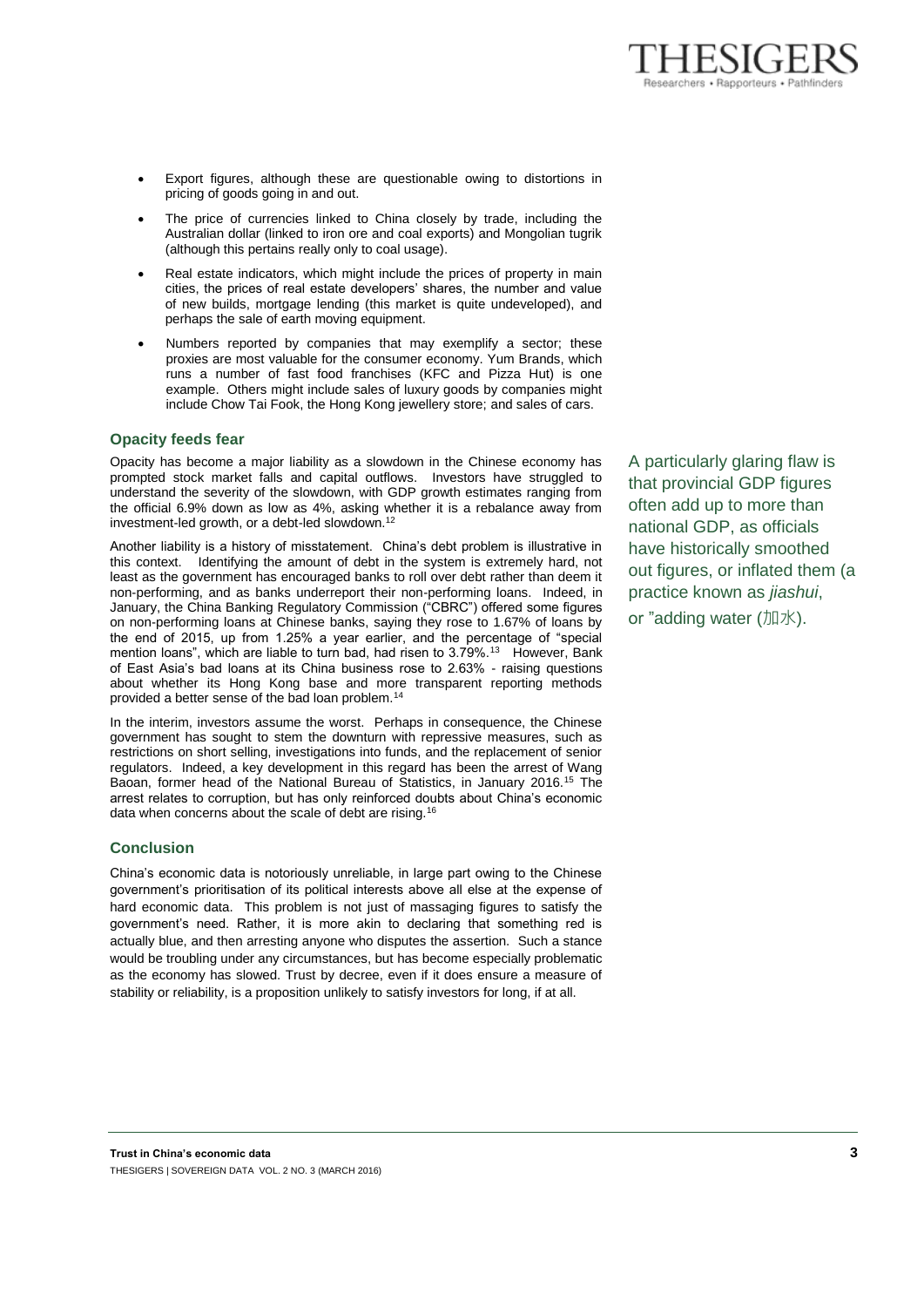

#### **HOW TO SUBSCRIBE**

Sovereign Data is published monthly and distributed direct to subscribers via email as a PDF attachment. Subscribers to the Reporting Service benefit from daily, weekly and monthly reporting and analysis.

Thesigers defines "sovereign" and "data" broadly, in order to more fully understand the risks and opportunities associated with knowledge in all its tributary forms – "information", "data", "evidence", "intelligence", and so on.

Thesigers' view of sovereign data is that it contains essential elements of substance and form, of context and meaning – original, often perishable artefacts about people, places, events, issues and things.

#### **Monthly Journal**

Thesigers' monthly journal, *Sovereign Data*, provides short, digestible analysis of the state of the information environment. Each monthly issue focuses on a single, current topic selected by Thesigers staff, given additional context and assessed for relevance and impact.

### **Reporting Service**

Thesigers' reporting service tracks current developments in sovereign data. Intended for clients who need more frequent, detailed updates, the service features summary reports and briefings based on locally-sourced news, data analytics, risk indexes and regular assessment.

#### **Research and Development**

Thesigers' conducts ongoing research and development through a sensemaking program of workshops, system design and technology innovation. Workshops investigate problems covered in our reporting and analysis. Our systems and technology work creates working solutions to them.

#### **For more information on the subject of this report, or to subscribe to our services, contact us directly at:**

Email[: subscriptions@thesigers.com](mailto:subscriptions@thesigers.com) Phone (UK): +44 (0)134 430 6541

#### **Notes**

- 1. Bloomberg, 20 February 2016, China lender's foreign exchange holdings omitted from PBOC data
- 2. Caixin, 15 February 2016, Transcript: Zhou Xiaochuan interview
- 3. Dikotter, Frank, Mao's Great Famine (London: 2010)
- 4. Vogel, Ezra, Deng Xiaoping and the Transformation of China (New York: 2011)
- 5. Naughton, Barry, The Chinese Economy: Transitions and Growth (Cambridge MA: 2006)
- 6. Wall Street Journal, 10 June 2011, Chinese GDP Data: How reliable?
- 7. Xinhua, 9 March 2005, "层层加水"怎能"水到渠成"
- 8. Bloomberg, 26 January 2016, Wider China-Hong Kong discrepancy revives fake trade doubts
- 9. Quartz, 29 October 2015, The most egregious examples from the Chinese government's long, sordid history of data doctoring
- 10. Bloomberg, 3 November 2015, Six ways to gauge how fast China's economy is actually growing
- 11. Financial Times, 17 July 2012, Is China's electricity data worth any of your precious attention?
- 12. Bloomberg View, 23 February 2016, Two wrong ways to think about China's slowdown
- 13. Bloomberg, 15 February 2016, China bad loan issue not as bad as Bass makes out, CICC says
- 14. South China Morning Post, 15 February 2016, Weighed down by China results, Bank of East Asia's profit drops 19.9 per cent
- 15. Central Commission for Discipline Inspection, 26 January 2016, 国家统计局党组 书记、局长王保安涉嫌严重违纪接受组织调查
- 16. New York Times, 26 January 2016, Inquiry in China adds to doubt over reliability of its economic data